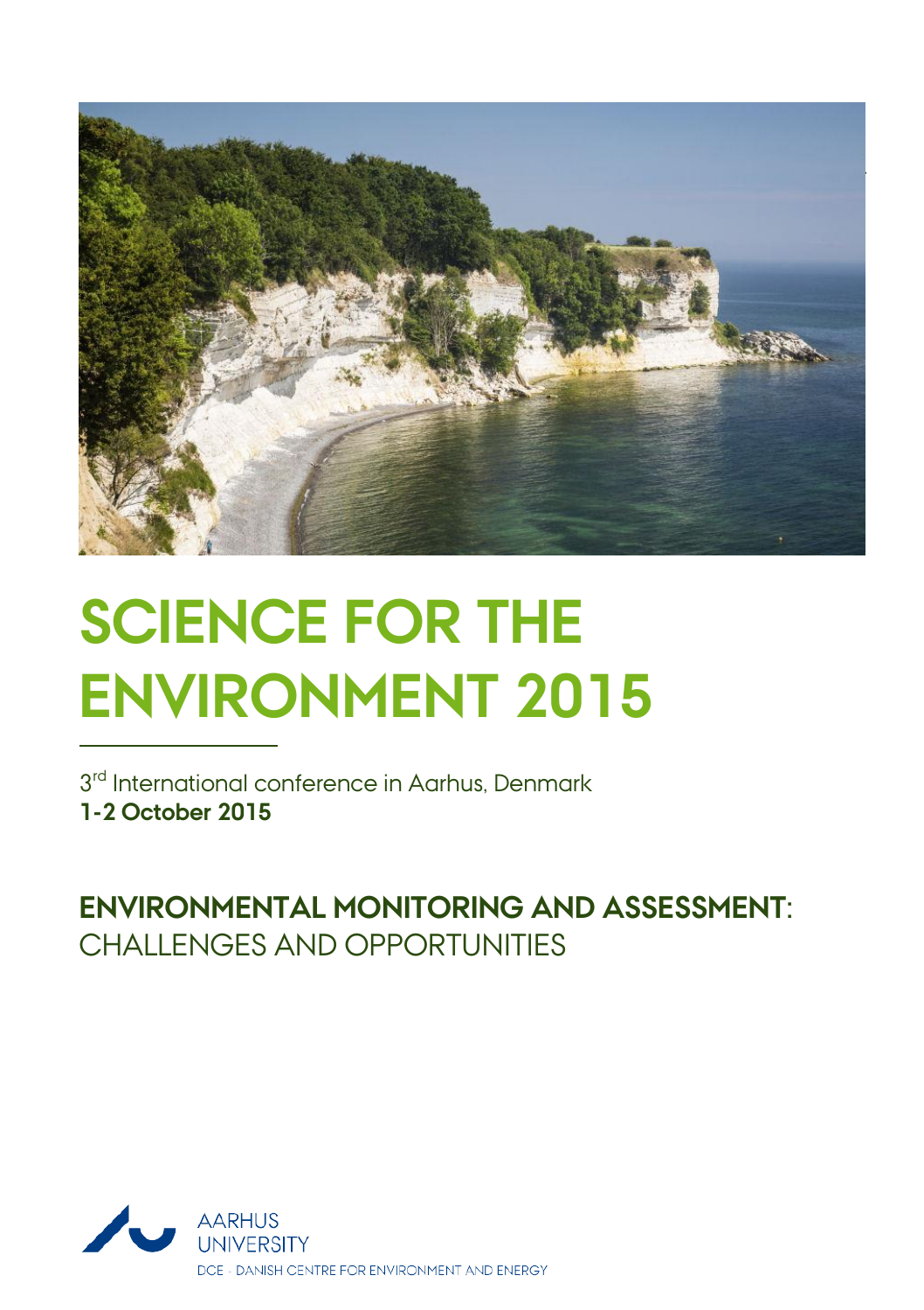

# **WELCOME**

Welcome to the 3<sup>rd</sup> Science for the Environment conference.

#### **VENUE:**

Scandic Aarhus City Østergade 10 8000 Aarhus Denmark

#### **FLOOR PLAN:**

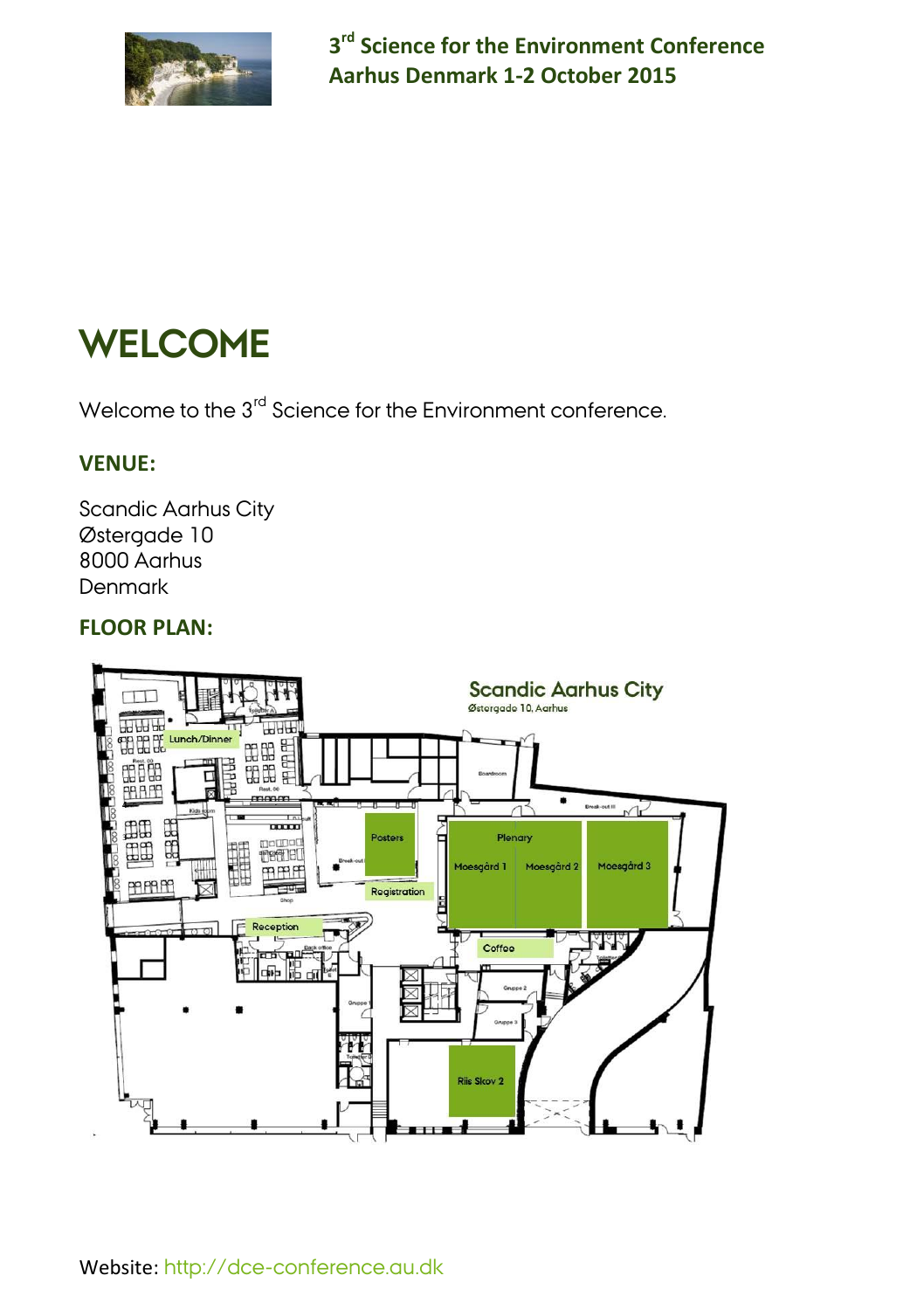

## **PROGRAMME**

#### **WEDNESDAY 30 SEPTEMBER**

**19.00- 21.00 Welcome reception and early registration ARoS Artmuseum**

#### **THURSDAY 1 OCTOBER**

| 08.00-<br>09.00 | <b>Registration at Scandic Aarhus City</b>              |  |  |
|-----------------|---------------------------------------------------------|--|--|
| 09.00-<br>11.00 | Opening session & keynote speakers (Moesgaard 1+2)      |  |  |
|                 | Chair: Anja Skjoldborg Hansen                           |  |  |
|                 | Kurt Nielsen, Aarhus University, Denmark                |  |  |
|                 | Jock Martin, European Environment Agency                |  |  |
|                 | Katherine Richardson, University of Copenhagen, Denmark |  |  |
|                 | <b>Grant Miller, Zooniverse</b>                         |  |  |
|                 | Daniel Conley, Lund University, Sweden                  |  |  |
| 11.00-<br>11.30 | Coffee                                                  |  |  |
| 11.30-<br>13.00 | Keynote speakers ctd (Moesgaard 1+2)                    |  |  |
|                 | Michael Rode, UFZ, Germany                              |  |  |
|                 | Nigel Gilles Yoccoz, UiT, Arctic University of Norway   |  |  |
|                 | Arko Lucieer, University of Tasmania, Australia         |  |  |
| 13.00-<br>14.00 | Lunch                                                   |  |  |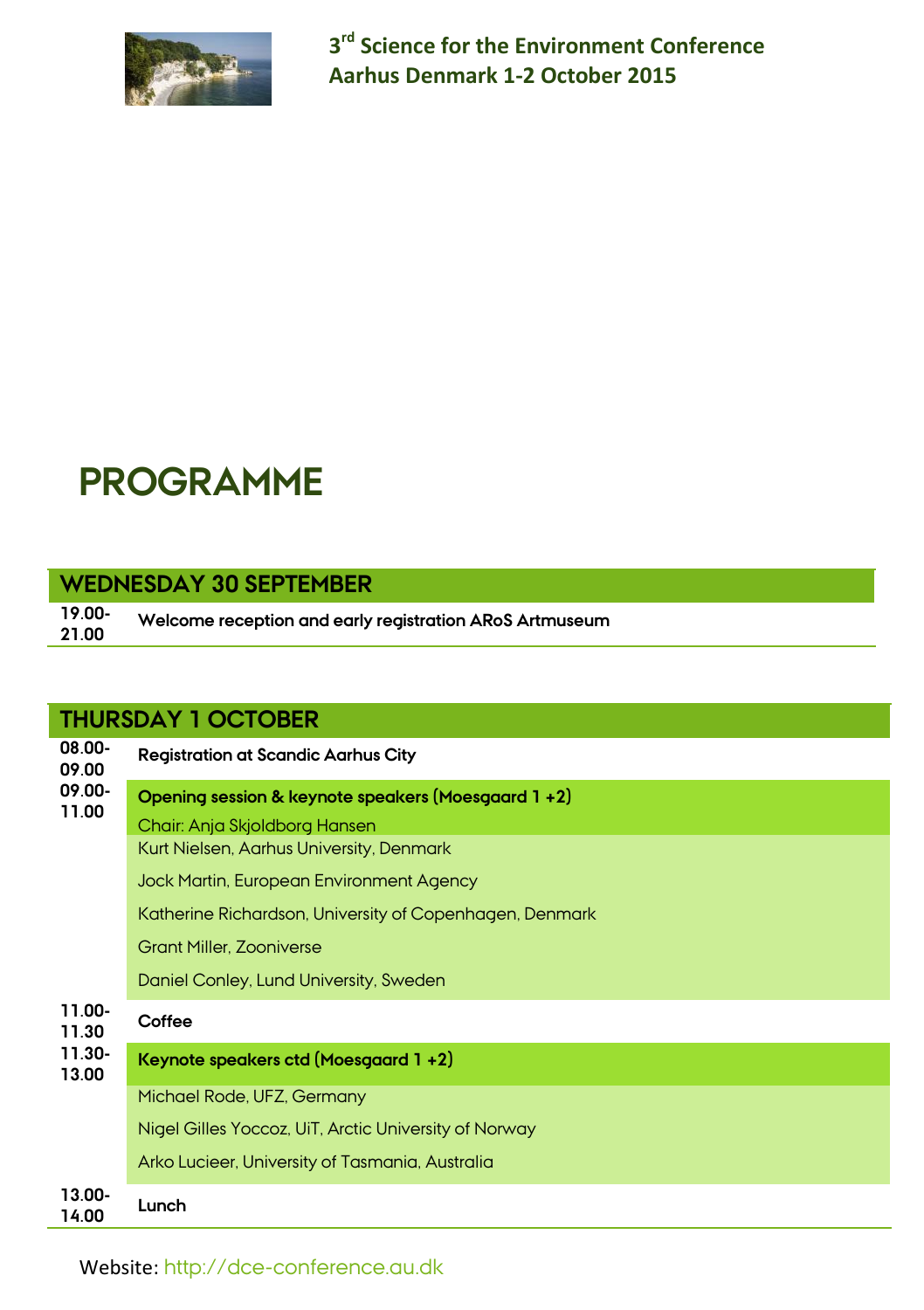

|                 | <b>Moesgaard 1</b>                                                                                                                                | <b>Moesgaard 2</b>                                                                                                  | <b>Moesgaard 3</b>                                                                                                                                                                      | <b>Riis Skov 2</b>                                                                                                                                              |
|-----------------|---------------------------------------------------------------------------------------------------------------------------------------------------|---------------------------------------------------------------------------------------------------------------------|-----------------------------------------------------------------------------------------------------------------------------------------------------------------------------------------|-----------------------------------------------------------------------------------------------------------------------------------------------------------------|
| 14.00-<br>15.30 | <b>Emerging contami-</b><br>nants<br>Chair: Pia Lassen                                                                                            | <b>Marine monitoring</b><br><b>Chair: Christian</b><br><b>Mohn</b>                                                  | Wildlife management<br><b>Chair: Thomas Eske</b><br><b>Holm</b>                                                                                                                         | Monitoring and<br>regulation of im-<br>pacts of agriculture<br><b>Chair: Dominique</b><br>Laborde                                                               |
|                 | Bester et al.<br>Monitoring of phar-<br>maceuticals, bio-<br>cides, endocrine<br>disruptors in<br>wastewater pro-<br>cesses                       | Ergül et al.<br>Assessment of the<br>spring 2015 plank-<br>ton blooms in Izmit<br>bay (the Marmara<br>sea)          | Asferg<br>The Danish Game Bag<br>Record and its role in<br>wildlife management                                                                                                          | Emmett et al.<br>A combined moni-<br>toring and modelling<br>approach to max-<br>imise the impacts of<br>agri-environment<br>payments at a na-<br>tional scale. |
|                 | Pereira et al.<br>Long-term trends in<br>PBDEs in UK gannet<br>and sparrowhawk<br>eggs                                                            | Caill-Milly et al.<br>Survey effort alloca-<br>tion using advanced<br>design: clam popu-<br>lation as case study    | Kahlert et al.<br><b>Functional responses</b><br>of human hunters to<br>their prey - why har-<br>vest statistics may not<br>always reflect chang-<br>es in prey population<br>abundance | Rasmussen et al.<br>High lights from 25<br>years with the Dan-<br>ish Agricultural Mo-<br>nitoring Program.                                                     |
|                 | Vorkamp & Rigét<br>Compounds of<br>emerging concern:<br>Retrospective time<br>trends<br>and screening stud-<br>ies in the AMAP Core<br>Programme  | Staehr et al.<br>Improvements in<br>water quality of a<br><b>Danish estuary</b><br>following nutrient<br>reductions | <b>Madsen</b><br>Stop flying blind - the<br>need for better data<br>coordination to sup-<br>port the sustainable<br>management of mi-<br>gratory waterbirds in<br>Europe                | Rolighed et al.<br><b>Targeted regulation</b><br>of agricultural N<br>load to Danish ma-<br>rine waters                                                         |
|                 | Kaj & Brorström-<br>Lundén<br>Do fish need hair<br>conditioner? Results<br>from a Nordic<br>screening project.                                    | <b>Fossing &amp; Hansen</b><br>Joint Monitoring of<br>the North Sea -<br>mission impossible?                        | Shore et al.<br>Monitoring barn owl<br>exposure to rodenti-<br>cides: a new regulato-<br>ry tool                                                                                        | <b>Blicher-Mathiesen et</b><br>al.<br>Implementation of<br><b>Danish Action Plans</b><br>to reduce nutrient<br>losses to the aquatic<br>environment             |
|                 | Boutrup et al.<br>Joint Nordic Screen-<br>ing of Emerging<br><b>Pollutants - efficient</b><br>tool for developing<br>monitoring and<br>regulation | Riemann et al.<br>Responses to oligo-<br>trophication in Da-<br>nish coastal ecosys-<br>tems                        | Andersen et al.<br><b>DNA-based moni-</b><br>toring discloses wolves<br>in Denmark                                                                                                      | Kronvang, et al.<br>An emission-based<br>approach for regula-<br>tion of nitrogen loss<br>from agriculture                                                      |
| 15.30-<br>16.00 | Coffee break                                                                                                                                      |                                                                                                                     |                                                                                                                                                                                         |                                                                                                                                                                 |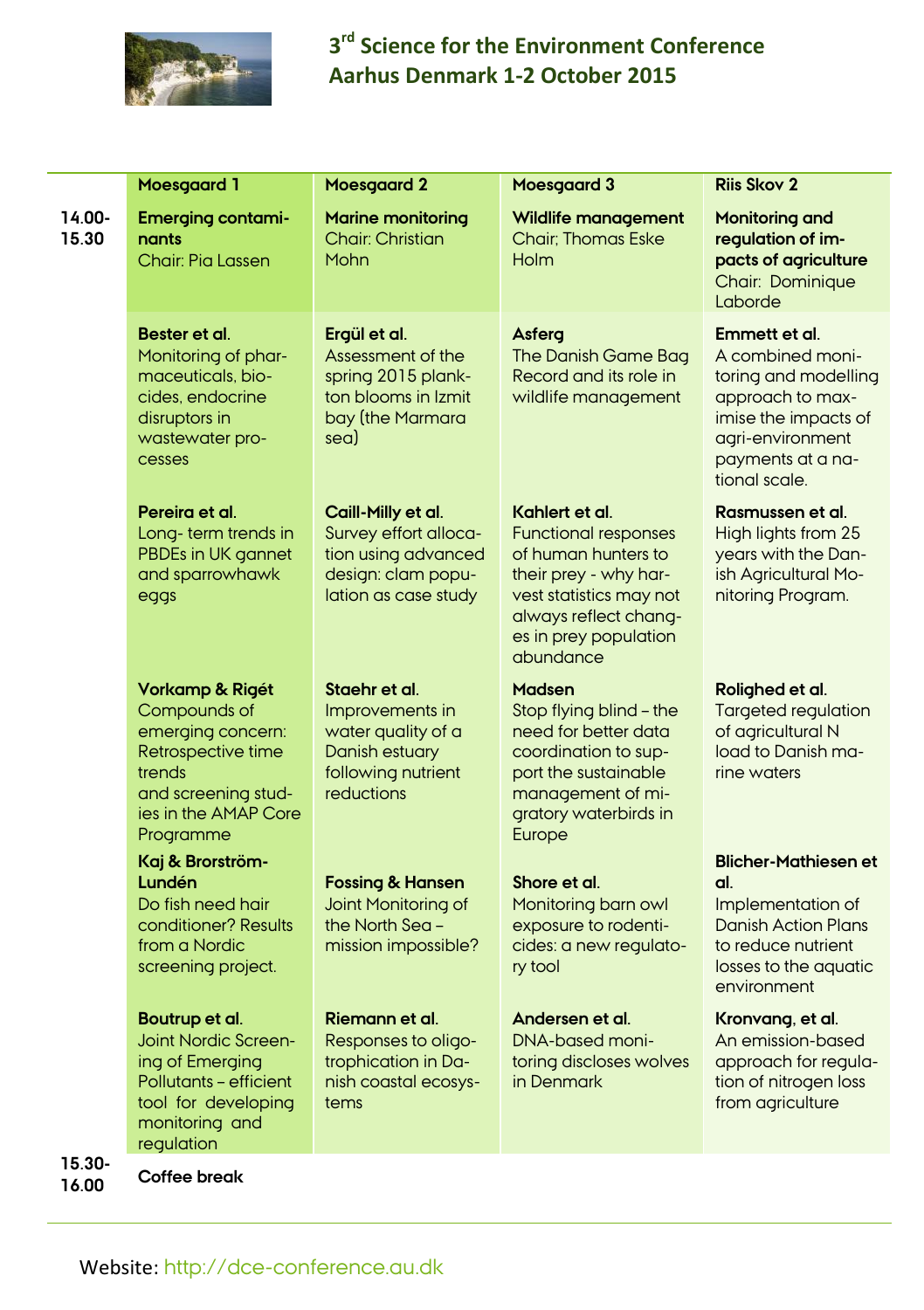

| 16.00-<br>17.30 | Environmental<br>exposure and hu-<br>man health effects<br>Chair: Pia Lassen                                                                                                              | <b>Marine monitoring</b><br>ctd<br>Chair: Jens Würgler<br>Hansen                                                                      | <b>Biodiversity monitor-</b><br>ing and nature indices<br><b>Chair: Terry Parr</b>                                      | <b>High resolution</b><br>water monitoring<br><b>Chair: Kristian Meiss-</b><br>ner                                                                                                   |  |
|-----------------|-------------------------------------------------------------------------------------------------------------------------------------------------------------------------------------------|---------------------------------------------------------------------------------------------------------------------------------------|-------------------------------------------------------------------------------------------------------------------------|--------------------------------------------------------------------------------------------------------------------------------------------------------------------------------------|--|
|                 | Karademir et al.<br><b>Contaminated Sites</b><br>with Risk-Based<br>Approach: Turkish<br>and Romanian<br>Practice                                                                         | <b>Kraus</b><br><b>Monitoring for Ballast</b><br><b>Water Management</b><br>- from pros and cons<br>to yes or no?                     | Nybø et al.<br>The Norwegian nature<br>index - a communica-<br>tion tool on biodiversi-<br>ty                           | <b>Poulsen &amp; Ovesen</b><br>The use of acoustic<br>Doppler instruments<br>for high frequency<br>stream data sam-<br>pling in Denmark                                              |  |
|                 | Jacob et al.<br><b>Health Risk Assess-</b><br>ment Related to<br><b>Waterborne Patho-</b><br>gens from the River<br>to the Tap                                                            | Ärje et al.<br><b>Ranking relative</b><br>importance of ma-<br>rine monitoring<br>parameters with<br><b>Bayesian networks</b>         | Framstad et al.<br><b>The Norwegian Nature</b><br>Index - providing an<br>overview on the state<br>of biodiversity      | Boye Hansen et al.<br>Satellite based<br>monitoring of Chlo-<br>rophyll a in lakes.                                                                                                  |  |
|                 | <b>Busch Hansen et al.</b><br>Long-term exposure<br>to air pollution and<br>diabetes risk in<br><b>Danish Nurse Cohort</b><br>study                                                       | Feo et al.<br>Pollutants diffusion<br>numerical modelling<br>in Augusta harbour<br>seawater system<br>(Airacuse, Italy)               | Fredshavn<br><b>Assessment of Biologi-</b><br>cal Status in EU Habi-<br>tat Types                                       | Winfield et al.<br>High resolution<br>intearated lake<br>monitoring: from<br>physics to fish                                                                                         |  |
|                 | <b>Brandt et al.</b><br>High-resolution<br>modelling of health<br>impacts and related<br>external cost from<br>air pollution over 25<br>years using the<br>integrated model<br>system EVA | Mohn et al.<br><b>Predicting drivers</b><br>and distributions of<br>deep-sea ecosys-<br>tems: A cold-water<br>coral case study        | Zelený<br>Evaluation of ecologi-<br>cal integrity on re-<br>gional scale with the<br>use of participatory<br>approaches | Larrose et al.<br>Combination of<br>passive samplers to<br>monitor the chemi-<br>cal status of 6<br><b>French rivers</b>                                                             |  |
|                 | Skjøth et al.<br>Sources of high<br>concentrations of<br>Cladosporium<br>spores in the air of<br>Copenhagen                                                                               | Feo et al.<br>Seawater quality<br>monitoring in Augus-<br>ta harbour (Siracuse,<br>Italy) trhough the<br>use of an AUV eco-<br>mapper | <b>Damgaard</b><br>Integrating monitoring<br>data across different<br>data types, locations,<br>and habitat types       | Søndergaard<br>Application of DGT<br>passive samplers<br>and key monitoring<br>species for measur-<br>ing bioavailable<br>metal loading in<br>mining-polluted<br>Greenlandic fiords. |  |
| 17.30-<br>19.00 | Poster session (Hotel Foyer)                                                                                                                                                              |                                                                                                                                       |                                                                                                                         |                                                                                                                                                                                      |  |
| 19.00           | Pre-dinner drinks (Hotel Foyer)                                                                                                                                                           |                                                                                                                                       |                                                                                                                         |                                                                                                                                                                                      |  |
| 20.00           | Conference Dinner (Hotel Restaurant)                                                                                                                                                      |                                                                                                                                       |                                                                                                                         |                                                                                                                                                                                      |  |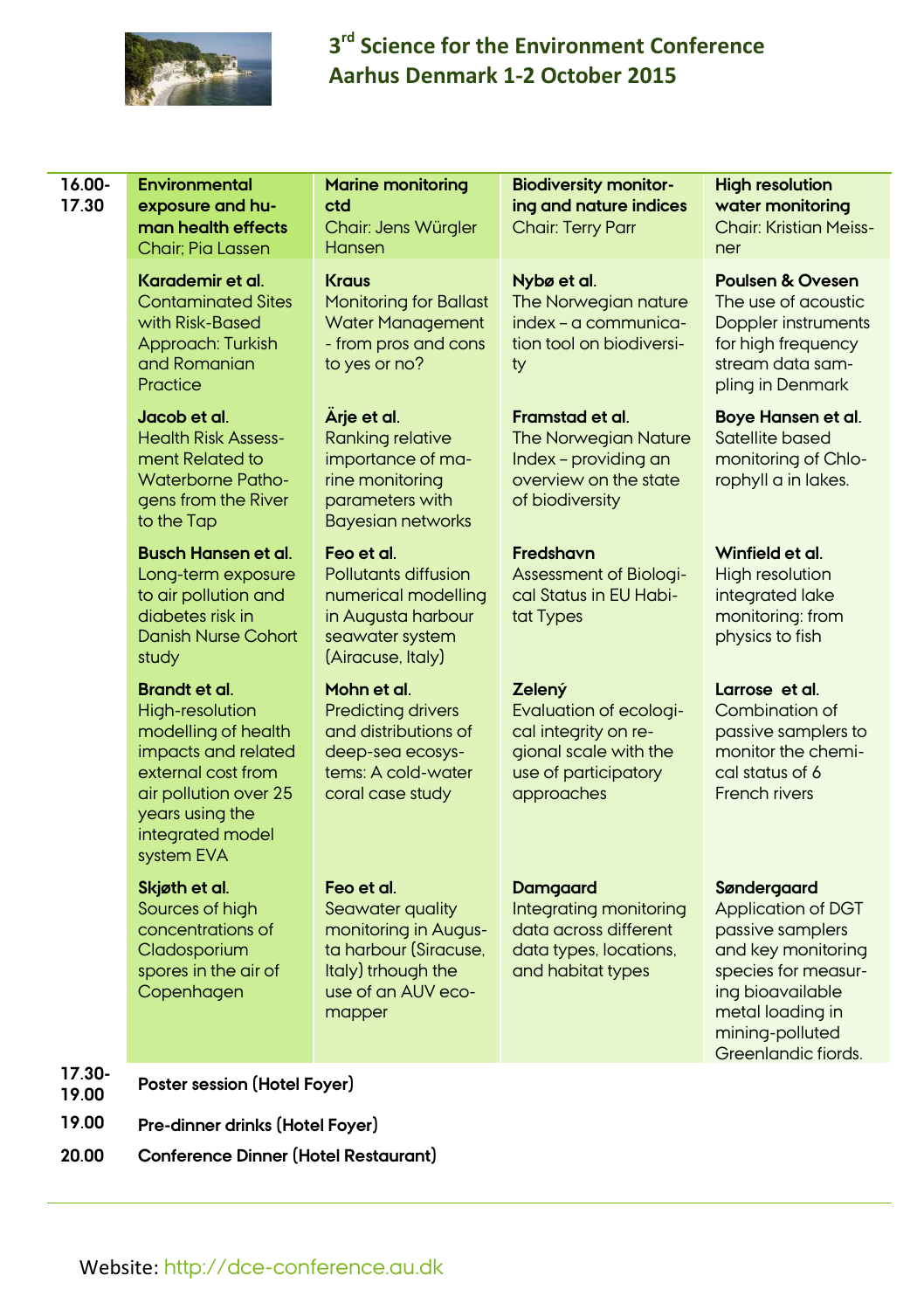

|                    | <b>FRIDAY 2 OCTOBER</b>                                                                                                            |                                                                                                                                                                                                       |                                                                                                                       |                                                                                                                                                                    |  |
|--------------------|------------------------------------------------------------------------------------------------------------------------------------|-------------------------------------------------------------------------------------------------------------------------------------------------------------------------------------------------------|-----------------------------------------------------------------------------------------------------------------------|--------------------------------------------------------------------------------------------------------------------------------------------------------------------|--|
|                    | <b>Moesgaard 1</b>                                                                                                                 | <b>Moesgaard 2</b>                                                                                                                                                                                    | <b>Moesgaard 3</b>                                                                                                    | <b>Riis Skov 2</b>                                                                                                                                                 |  |
| $9.00 -$<br>10.30: | <b>Monitoring and</b><br>assessment of air<br>pollution<br><b>Chair: Steen Solvang</b><br>Jensen                                   | <b>Forest monitoring</b><br><b>Chair: Jesper Freds-</b><br>havn                                                                                                                                       | <b>Special session:</b><br><b>Monitoring of marine</b><br>munition dumpsites<br><b>Chair: Jacek Bel-</b><br>dowski    | Water and re-<br>sources<br>Chair: Hanne Bach                                                                                                                      |  |
|                    | Ellermann et al.<br>Integration of mea-<br>surements and<br>modelling in the<br>Danish air quality<br>monitoring program           | Boulanger et al.<br><b>Monitoring forest</b><br>species diversity:<br>feedbacks from a<br>15-year experience                                                                                          | Bełdowski et al<br>Towards the moni-<br>toring of dumped<br>munitions threat -<br><b>MODUM</b> project<br>overview    | Grover<br><b>Saving Blue Gold-</b><br>Mehtods and solu-<br>tions                                                                                                   |  |
|                    | Nøjgaard et al.<br>Wood combustion<br>related air pollution<br>in urban and rural<br>background                                    | Smart et al.<br>Quantifying the im-<br>pact of interacting<br>global change drivers<br>on temperate forests:<br>extreme climate and<br>atmospheric pollutant                                          | Paka<br>Precisely coordinat-<br>ed multiple sam-<br>pling in close vicinity<br>of underwater ob-<br>jects             | Krogshave Laursen<br>& Gibbes<br>Models to inform<br>design of water<br>quality monitoring<br>systems: A novel<br>approach for water<br>supply reservoirs          |  |
|                    | Nunes et al.<br>Screening of BTEX in<br>the metropolitan<br>area of Porto                                                          | deposition in England.<br>Westra et al.<br>Development of a<br>semi-automated<br>process to analyse<br>data from the Flemish<br>forest inventory and<br>support periodical<br>reporting of results    | Viahos et al.<br><b>Detection of TNT</b><br>and RDX from UXOs<br>in marine environ-<br>ments with passive<br>sampling | Rääpysjärvi et al.<br>Macrophytes in<br>boreal streams:<br>Characterizing and<br>predicting occur-<br>rence and abun-<br>dance to assess<br>human impact           |  |
|                    | Dobricic et al.<br>Ice melting in the<br>Arctic and hemi-<br>spheric warming<br>trends in the winter                               | Bruce et al.<br>Metabarcoding re-<br>veals biodiversity<br>trends in forest ecosys-<br>tems                                                                                                           | Sanderson et al.<br>Environmental<br>toxicity of CWA<br>residues in the Baltic<br>Sea                                 | Kiliç et al.<br><b>Evaluation of Poly-</b><br>cyclic aromatic<br>hydrocarbon (PAH)<br>levels seasonally in<br>mussel samples in<br>Haliç (Goldern<br>Horn), Turkey |  |
|                    | Vorkamp et al.<br>Passive sampling<br>techniques for a<br>screening of poly-<br>chlorinated biphe-<br>nyls (PCBs) in indoor<br>air | <b>Trivellini &amp; Lindon</b><br>A multiple approach<br>for a Rapid Biodiversity<br>Assessment: Integra-<br>tion of participatory,<br>field and analytical<br>techniques in The<br>MAU forest, Kenya |                                                                                                                       | Thomsen et al.<br>Sustainability as-<br>sessment of Biore-<br>source Management<br>Systems (BMS) - a<br>Danish case study                                          |  |
| 10.30-<br>11.00    | Coffee                                                                                                                             |                                                                                                                                                                                                       |                                                                                                                       |                                                                                                                                                                    |  |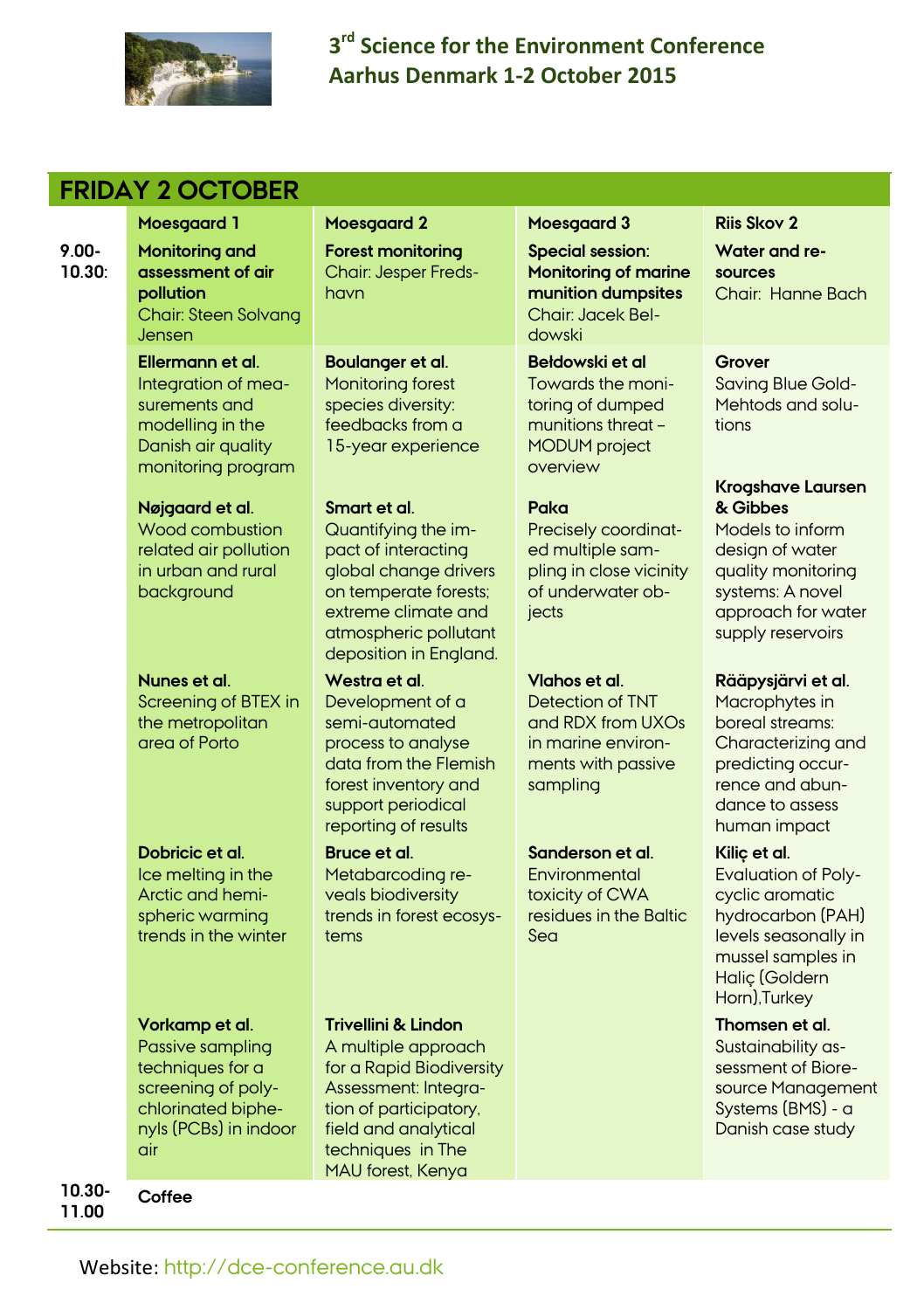

|                 | <b>Moesgaard 1</b>                                                                                                                                             | <b>Moesgaard 2</b>                                                                                                                                                                                          | <b>Moesgaard 3</b>                                                                                                                  |
|-----------------|----------------------------------------------------------------------------------------------------------------------------------------------------------------|-------------------------------------------------------------------------------------------------------------------------------------------------------------------------------------------------------------|-------------------------------------------------------------------------------------------------------------------------------------|
| 11.00-<br>12.30 | Monitoring and assessment<br>of air pollution ctd<br><b>Chair: Thomas Ellermann</b>                                                                            | <b>Application of Unmanned</b><br>Air Vehicles (UAV) and<br>satellites<br><b>Chair: Jens Olaf Pepke</b><br>Pedersen                                                                                         | <b>Monitoring of marine</b><br>munition dumpsites ctd<br>Chair: Jacek Beldowski                                                     |
|                 | Roy & Mukherjee<br>Fractal based technique for<br>identifying multiple layers in<br>sodar echograms depicting<br>foggy conditions                              | Mortensen et al.<br>BioMap - Mapping of<br><b>Biomass using UAV</b>                                                                                                                                         | <b>Jakacki</b><br>Estimation of polluted area<br>in case of potential leak-<br>age of the chemical muni-<br>tions                   |
|                 | Castell et al.<br>Personalizing air pollution<br>exposure estimates using<br>low-cost sensors and data<br>fusion techniques                                    | Sørensen et al.<br>Counting wild flower<br>heads using UAV                                                                                                                                                  | Kotwicki<br>Benthic communities in<br>chemical munitions dump-<br>ing site areas (Baltic Sea)<br>with special focus on<br>nematodes |
|                 | Solvang Jensen et al.<br><b>Air Quality at Your Street</b>                                                                                                     | <b>Alsharrah</b><br><b>Evaluation of spatial and</b><br>spectral resolutions of<br>satellite imagery for map-<br>ping perennial arid vege-<br>tation: considerations for<br>monitoring and assess-<br>ments | Long<br>Monitoring remediation in<br>the eyes of uncertainty<br>and risk                                                            |
|                 | Martins et al.<br>Air quality modeling and<br>satellite-based emission<br>inventories                                                                          |                                                                                                                                                                                                             | Vanninen et al.<br>Analysis of chemical<br>warfare agent related<br>chemicals in in vivo ex-<br>posed mussels                       |
|                 | Im et al.<br>Evaluation of the high reso-<br>lution DEHM/UBM model<br>system over Denmark and<br>assessment of trends in air<br>pollution levels over 25 years |                                                                                                                                                                                                             |                                                                                                                                     |
| 12.30-<br>13.15 | Lunch                                                                                                                                                          |                                                                                                                                                                                                             |                                                                                                                                     |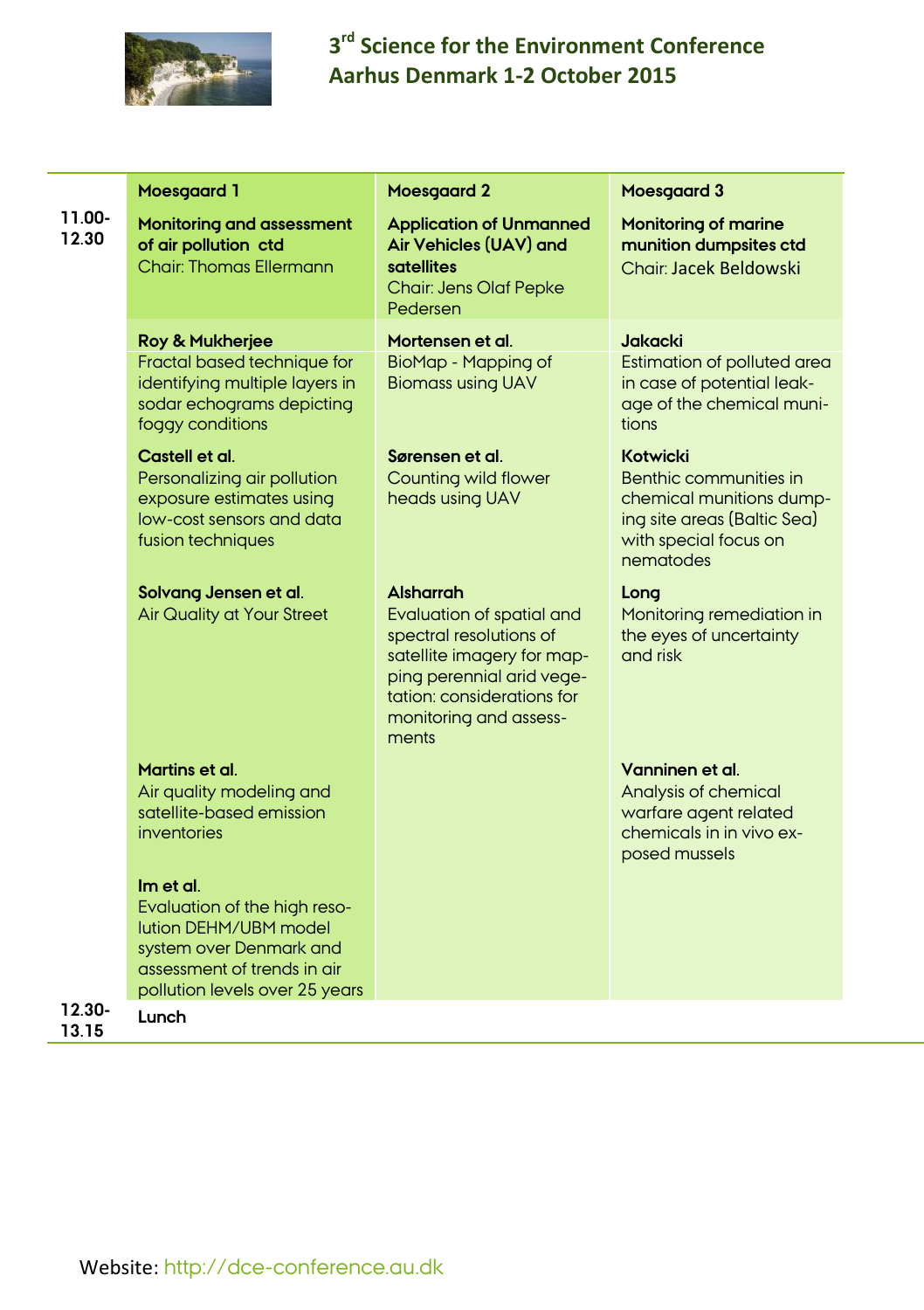

|                    | <b>Moesgaard 1</b>                                                                                          | <b>Moesgaard 2</b>                                                                                                                                                                                               | <b>Moesgaard 3</b>                                                                                                                             |  |
|--------------------|-------------------------------------------------------------------------------------------------------------|------------------------------------------------------------------------------------------------------------------------------------------------------------------------------------------------------------------|------------------------------------------------------------------------------------------------------------------------------------------------|--|
| $13.15 -$<br>14.45 | Soil biodiversity and mi-<br>crobiology                                                                     | Metabarcoding and<br>eDNA in biodiversity                                                                                                                                                                        | <b>Citizen Science</b><br><b>Chair: Thomas Eske Holm</b>                                                                                       |  |
|                    | <b>Chair: Anne Winding</b>                                                                                  | monitoring<br>Chair: Jesper Fredshavn                                                                                                                                                                            |                                                                                                                                                |  |
|                    | Johansen et al.<br>In situ biostimulation and<br>bioaugmentation to re-<br>move phenoxy-acids in<br>subsoil | Bruce et al.<br>Metagenomic shotgun<br>sequencing of diverse<br>arthropod assemblages                                                                                                                            | Castell et al.<br>Real-world performance<br>of low-cost sensors for<br>monitoring air quality in<br>urban environments.                        |  |
|                    | Hendriksen et al.<br>Actvity of extracellular<br>enzymes of soils as a<br>monitoring tool                   | Elbrecht & Leese<br>The future of stream<br>monitoring: DNA<br>Metabarcoding!                                                                                                                                    | Kragh et al.<br>Understanding partici-<br>pants in citizen science:<br>relationships between<br>motivation, well-being<br>and project outcomes |  |
|                    | Santos et al.<br>Geographic location and<br>land-use types drive soil<br>protist diversity                  | Pawlowski et al.<br><b>Environmental monitor-</b><br>ing through next-<br>generation sequencing<br>metabarcoding: as-<br>sessing the impact of fish<br>farming on benthic<br>macro- and meiofauna<br>communities | <b>Silander &amp; Kettunen</b><br>Developing mobile on-site<br>monitoring services for<br>citizens and professionals.                          |  |
|                    | Winding et al.<br>Ecological significance of<br>soil microbial functional<br>diversity across Europe        | Meissner et al.<br>Are recent advances in<br>automated benthic<br>macroinvertebrate taxa<br>identification a viable<br>option to manual key-<br>ing?                                                             | Brofeldt et al.<br>Community monitoring of<br>illegal logging in Prey<br>Lang, Cambodia.                                                       |  |
|                    | Hendriksen et al.<br>Monitoring aerial spread of<br>microorganisms from<br>farms                            | Wesley Andersen et al.<br><b>Evaluating DNA-</b><br>barcode based monitor-<br>ing of biodiversity using<br>next-gen sequencing                                                                                   | Kettunen & Silander<br><b>Voluntary Monitoring has</b><br>Changed                                                                              |  |
| 14.50-             | <b>Closing plenary (Moesgaard 3)</b>                                                                        |                                                                                                                                                                                                                  |                                                                                                                                                |  |
| 15.20              | <b>Chair: Hanne Bach</b>                                                                                    |                                                                                                                                                                                                                  |                                                                                                                                                |  |
|                    | Mark Desholm. Birdlife Denmark                                                                              |                                                                                                                                                                                                                  |                                                                                                                                                |  |
|                    | Hanne Bach, DCE-Danish Centre for Environment and Energy                                                    |                                                                                                                                                                                                                  |                                                                                                                                                |  |
| 15.20-<br>16.00    | Coffee                                                                                                      |                                                                                                                                                                                                                  |                                                                                                                                                |  |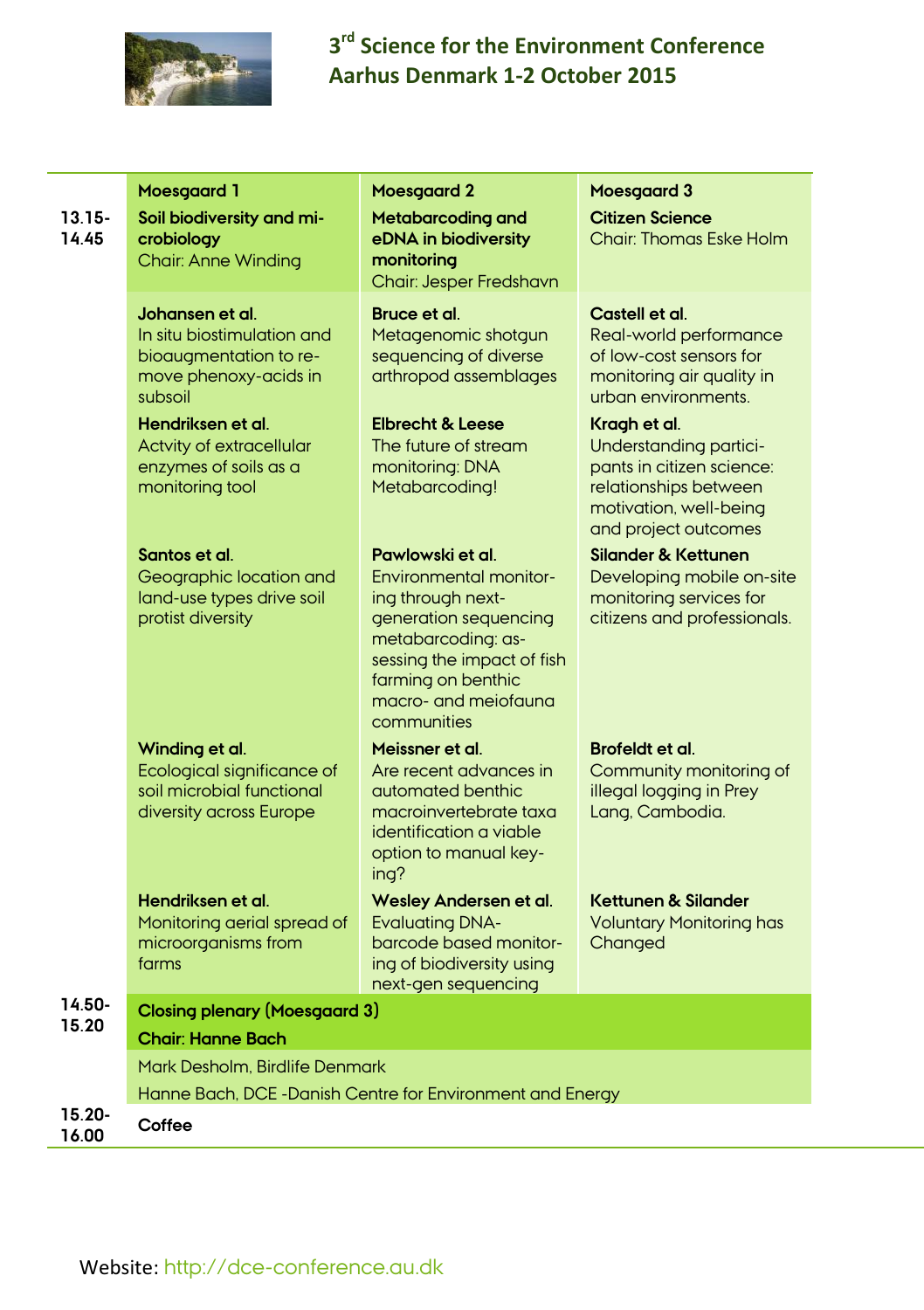

## **POSTER LIST**

| Po-<br>ster# | <b>Authors</b>         | <b>Title</b>                                                                                                                                   |
|--------------|------------------------|------------------------------------------------------------------------------------------------------------------------------------------------|
| ı            | Aslan et al.           | Monitoring Marine Benthic Macrophytes (Sea-<br>weed and seagrass) Species in Saros Bay<br>(North Aegean Sea, Turkey) marine protected<br>area. |
| $\mathbf{2}$ | Bhat et al.            | Biomonitoring of air pollution using Lichens in<br>Rajouri district of Jammu and Kashmir state of<br>India                                     |
| 3            | de Andrade et al.      | Wavelet analysis of fluxes and meteorological<br>variables of an Amazonian tropical rainforest                                                 |
| 4            | Dermou et al.          | Identification and quantification of candidate<br>metabolites of tebuconazole                                                                  |
| 5            | El Azhari et al.       | Deciphering the complex interactions between<br>pesticides and soil microbiota                                                                 |
| 6            | Estrup Andersen et al. | A SWAT model for Denmark                                                                                                                       |
| 7            | Ferrari et al.         | Formaldehyde: Is an air contaminant in rural<br>area?                                                                                          |
| 8            | Leivuori et al.        | What should scientists know about intercom-<br>parison studies?                                                                                |
| 9            | Lionard et al.         | A multiresidue method to evaluate emerging<br>micropollutants levels in waters                                                                 |
| 10           | Probonas et al.        | Ecological, Social and Economic Values of<br>Ecosystem Services in N2000 sites in Crete                                                        |
| 11           | Lees et al.            | Analysis of sulfur mustard hydrolysis<br>and oxidation products in seawater and sedi-<br>ments by capillary electrophoresis                    |
| 12           | Valença et al.         | Heavy metals in sediments - monitoring the<br>quality of the marine environment                                                                |
| 13           | Yang et al.            | Selecting assesment factors in soil for strategic<br>environmental assessment (SEA) in Korea                                                   |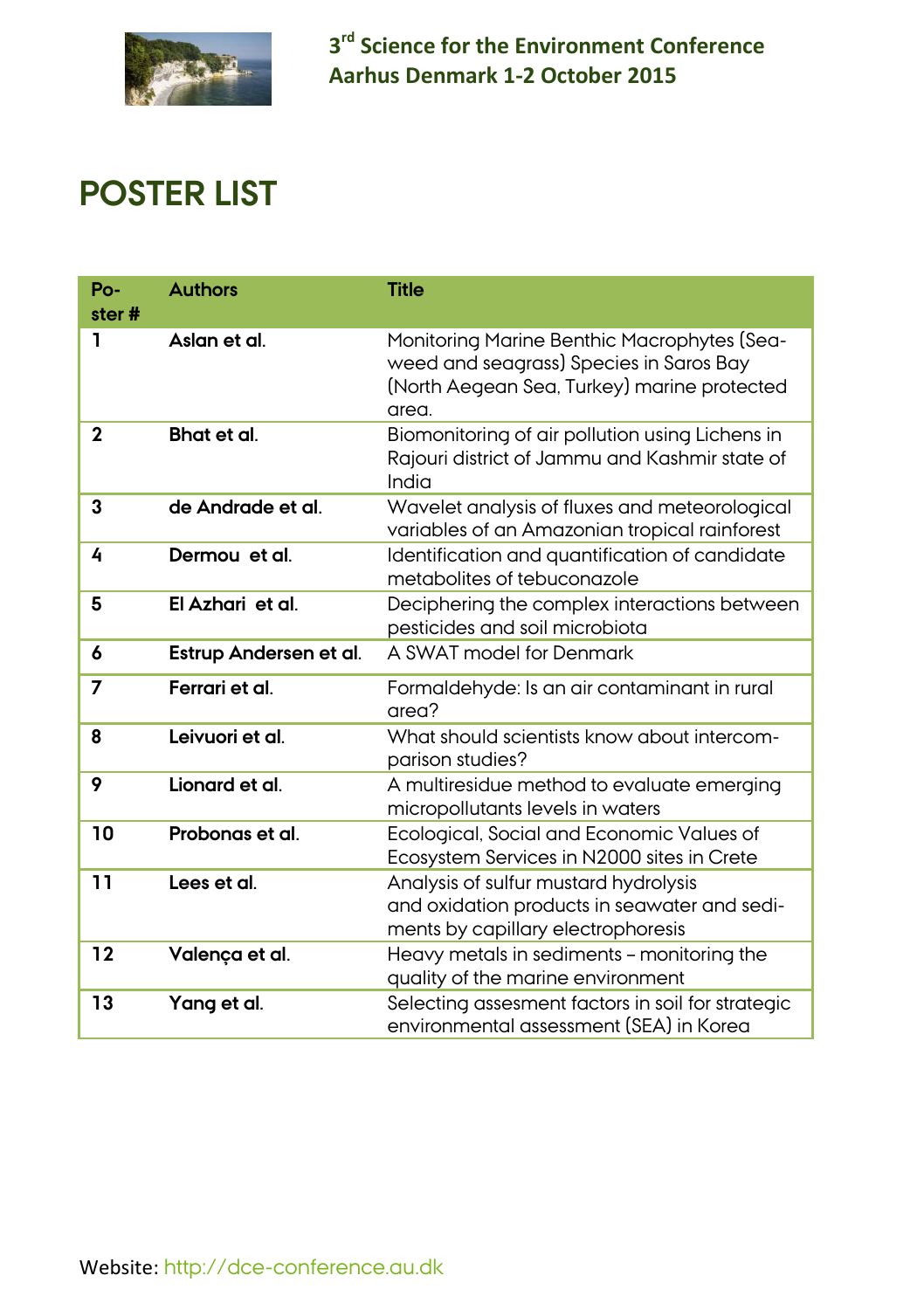

### **POSTER LIST CTD.**

| $Po-$ | <b>Authors</b>     | <b>Title</b>                                                                                                              |
|-------|--------------------|---------------------------------------------------------------------------------------------------------------------------|
| ster# |                    |                                                                                                                           |
| 14    | Sanches et al.     | Fraction of absorbed photosynthetically active<br>radiation for a semi-deciduous forest and wet-<br>land forest in Brazil |
| 15    | Boutrup et al.     | Joint Nordic Screening of Emerging Pollutants                                                                             |
| 16    | Bøgestrand et al.  | Assuring high quality environmental data                                                                                  |
| 17    | Martins et al.     | Atmospheric Particulate matter on medium<br>cities and their importance for atmospheric<br>chemistry                      |
| 18    | Poulsen et al.     | Validation of national model for nitrogen re-<br>tention in restored wetlands                                             |
| 19    | Qijun Jiang et al. | Citizen sensing for improved urban environ-<br>mental monitoring                                                          |
| 20    | Rönkkö et al.      | Processing of sensor-recorded water turbidity<br>by MMEA Platform                                                         |
| 21    | Carstensen et al.  | A dual isotope approach to assess controlled<br>drainage as a new mitigation measure                                      |
| 22    | Mäki et al.        | Developing mobile services for in-situ monitor-<br>ing, data storing and sharing (HALI)                                   |
| 23    | Panitz et al.      | Sequencing new genomes to improve identifi-<br>cation of eDNA - A NGS workflow for biodiver-<br>sity assessment in soil   |
| 24    | Poulsen et al.     | A new emission-based approach for regula-<br>tion of N losses from agricultural areas to sur-<br>face waters              |
| 25    | Tušil et al.       | Monitoring of illicit drugs in Moravia-Silesian<br>region in municipal wastewater treatment<br>plants                     |
| 26    | Lazar              | New materials membrane hight functionalized<br>with applicability in water treatment                                      |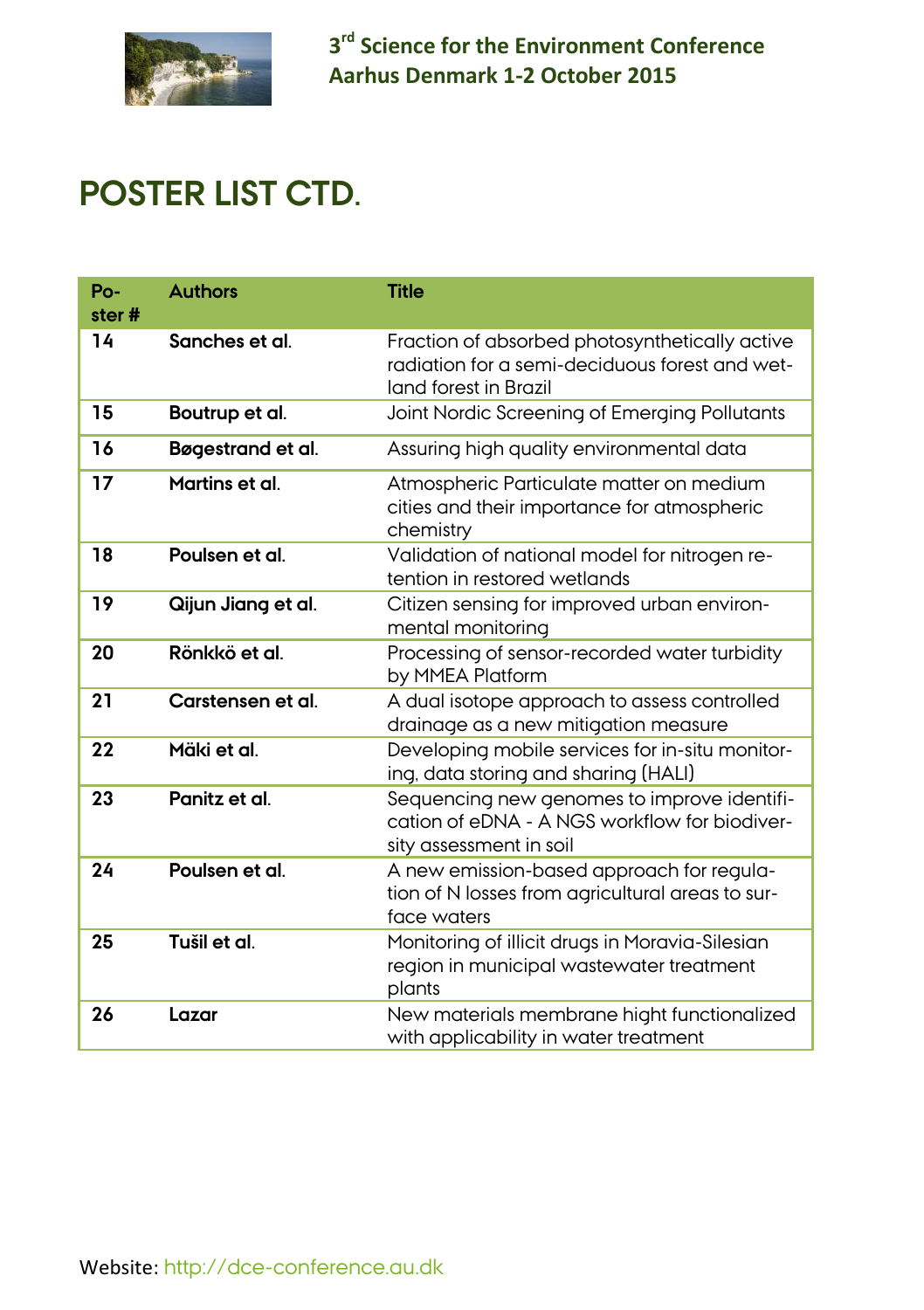

### **CITY MAP**



# **WIFI USER GUIDE**

WiFi name: scandic\_easy



Step 2

Step 3